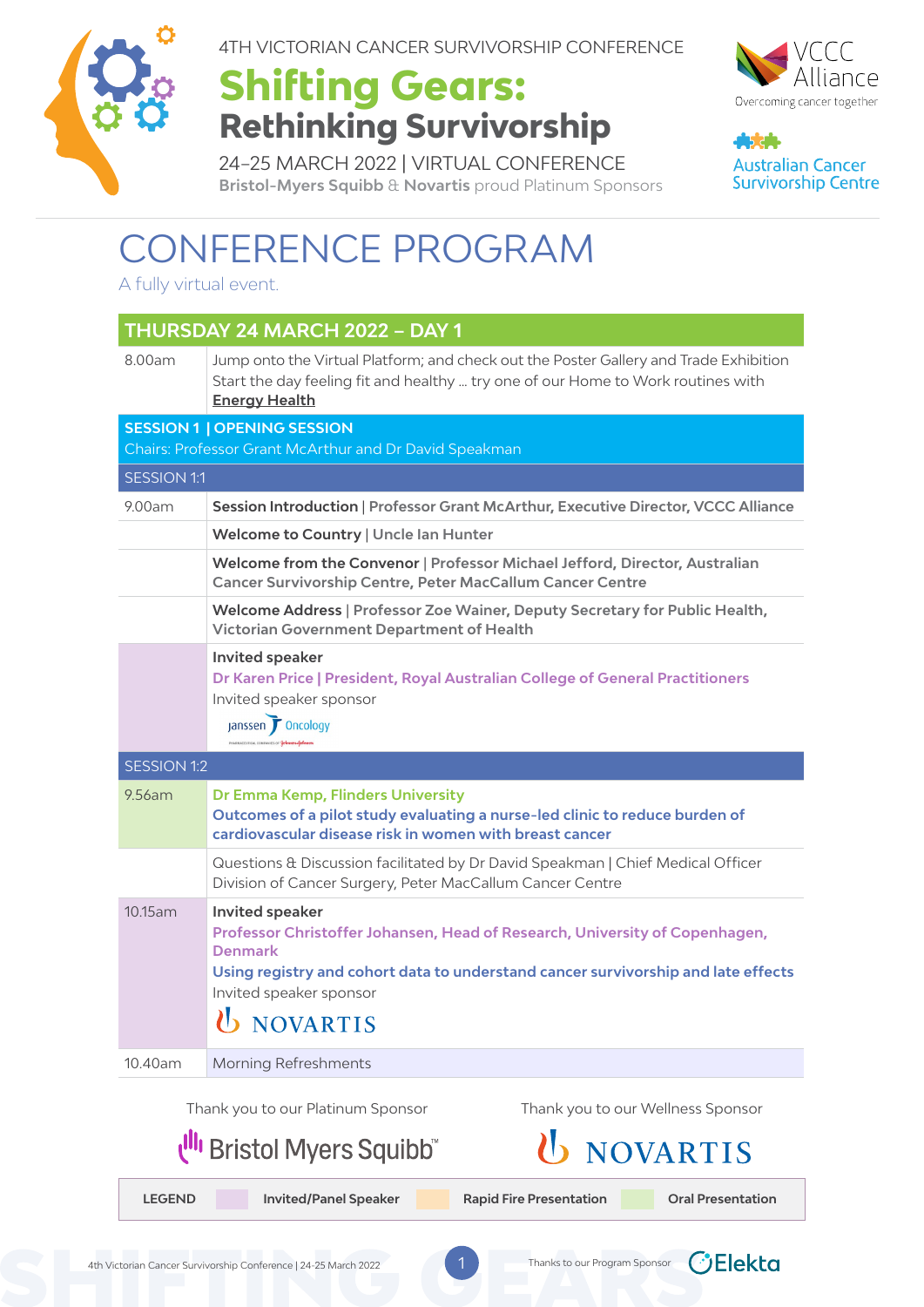A fully virtual event.



| <b>SESSION 2   QUALITY &amp; EQUITY</b><br>Chairs: Karen Botting & Natalie Maxwell-Davis |                                                                                                                                                                                                                                                 |  |  |
|------------------------------------------------------------------------------------------|-------------------------------------------------------------------------------------------------------------------------------------------------------------------------------------------------------------------------------------------------|--|--|
| 11.00am                                                                                  | Session Introduction   Karen Botting, Manager, Cancer Reform, Department of<br><b>Health</b>                                                                                                                                                    |  |  |
|                                                                                          | Helana Kelly, Australian Cancer Survivorship Centre<br><b>Progressing the Victorian Quality Cancer Survivorship Care Framework</b>                                                                                                              |  |  |
|                                                                                          | <b>Megan Petrie, University of Melbourne</b><br>Do Australian state and territory cancer plans include survivorship-related<br>objectives and propose quality survivorship outcomes and measures?                                               |  |  |
|                                                                                          | <b>Tegan Nash, Peter MacCallum Cancer Centre</b><br>A state-wide survey to understand current cancer survivorship care practices in<br><b>Victorian public hospitals</b>                                                                        |  |  |
|                                                                                          | <b>Tegan Nash, Peter MacCallum Cancer Centre</b><br>Educational webinars to increase awareness of cancer survivorship care across<br>Victorian public hospitals: A state-wide project                                                           |  |  |
|                                                                                          | <b>Professor Victoria White, Deakin University</b><br>Disparities in quality of life, social distress and employment outcomes in<br><b>Australian cancer survivors</b>                                                                          |  |  |
|                                                                                          | Dr Colin Wood, Peter MacCallum Cancer Centre<br>Unequal experience of follow up care in Australian cancer survivors                                                                                                                             |  |  |
|                                                                                          | Dr Fiona Crawford-Williams, University of Southern Queensland<br>Using the EPIS framework to identify barriers and facilitators to the<br>implementation of post-treatment cancer survivorship care in rural Queensland: a<br>qualitative study |  |  |
|                                                                                          | Questions & Discussion facilitated by Natalie Maxwell-Davis, consumer representative                                                                                                                                                            |  |  |
| 12.25pm                                                                                  | Lunch                                                                                                                                                                                                                                           |  |  |

With thanks to our sponsor for the Best Oral Presentation





| <b>LEGEND</b> | <b>Invited/Panel Speaker</b> | <b>Rapid Fire Presentation</b> | <b>Oral Presentation</b> |
|---------------|------------------------------|--------------------------------|--------------------------|
|               |                              |                                |                          |

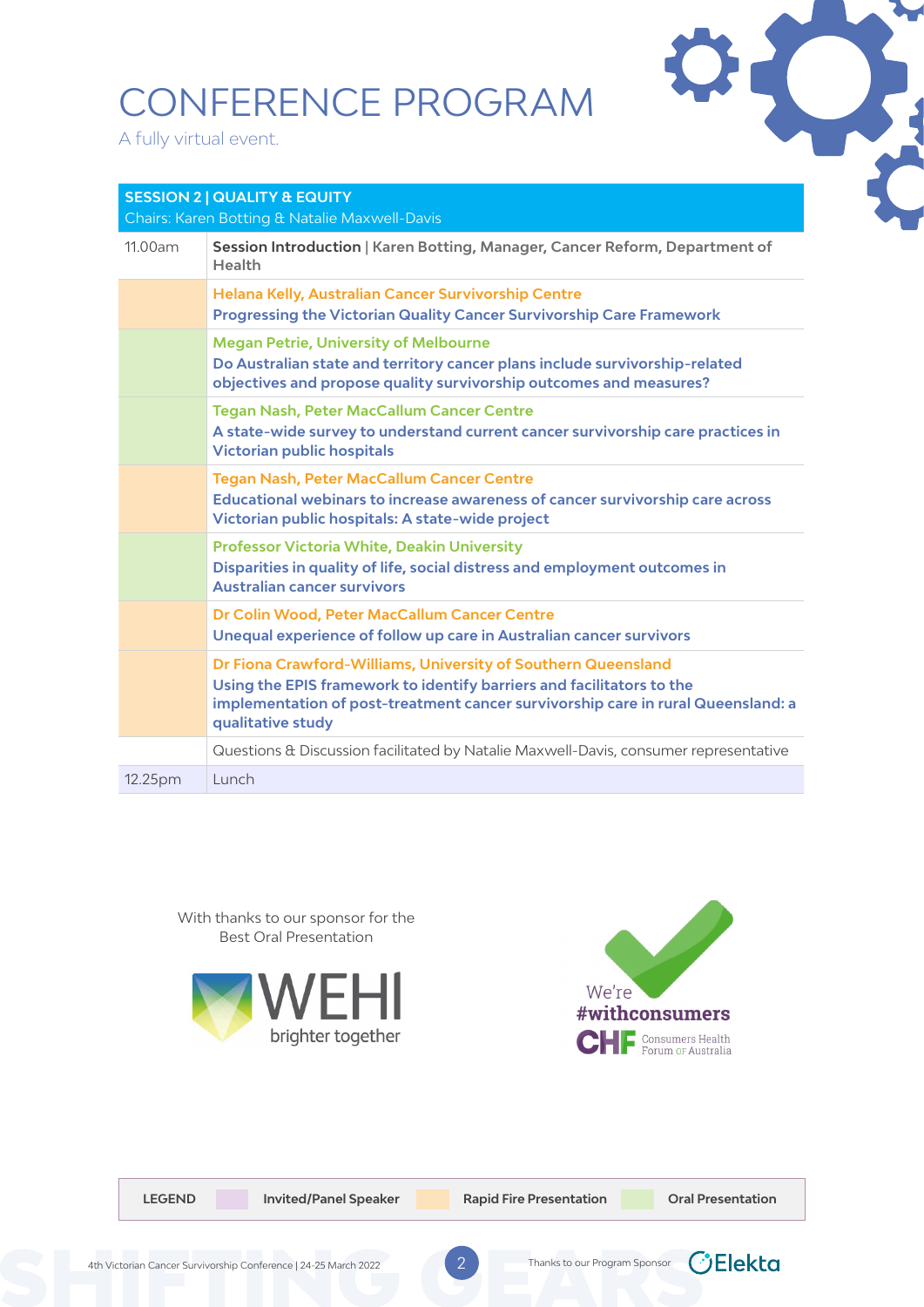**SESSION 3 | MODELS OF CARE, CARERS, ADVANCED CANCER**

A fully virtual event.



| Chairs: Dr Nienke Zomerdijk |                                                                                                                                                                                                                                                                                                                                                   |  |  |
|-----------------------------|---------------------------------------------------------------------------------------------------------------------------------------------------------------------------------------------------------------------------------------------------------------------------------------------------------------------------------------------------|--|--|
| <b>SESSION 3:1</b>          |                                                                                                                                                                                                                                                                                                                                                   |  |  |
| 1.00pm                      | Session Introduction   Dr Nienke Zomerdijk, University of Melbourne, VCCC<br><b>Alliance</b>                                                                                                                                                                                                                                                      |  |  |
|                             | <b>Invited speaker</b><br>Professor Ray Chan, Director and Professor of Cancer Nursing, Caring Futures<br><b>Institute, College of Nursing and Health Sciences, Flinders University</b><br>Evidence to support models of care, beyond specialist-led, hospital based<br>(including nurse-led and others)<br>Invited speaker sponsor<br><b>MSD</b> |  |  |
|                             | Questions & Discussion with Professor Ray Chan & Dr Nienke Zomerdijk                                                                                                                                                                                                                                                                              |  |  |
| <b>SESSION 3:2</b>          |                                                                                                                                                                                                                                                                                                                                                   |  |  |
| 1.30pm                      | <b>Kellie Holland, Counterpart</b><br>Exploring the impact of Counterpart's peer support program on survivors' well-<br>being: findings from a qualitative study                                                                                                                                                                                  |  |  |
|                             | Dr Ben Smith, South West Sydney Clinical Campuses, UNSW Medicine & Health,<br><b>UNSW</b><br>Increasing access to fear of cancer recurrence treatment: engagement and<br>preliminary efficacy of iConquerFear, a web-based fear of cancer recurrence self-<br>management intervention                                                             |  |  |
|                             | Dr Rona Weerasuriya, University of NSW<br>A systematic review of the unmet supportive care needs of close allies of men<br>with prostate cancer                                                                                                                                                                                                   |  |  |
|                             | <b>Chloe Lim, The University of Sydney</b><br>The long haul: exploring the survivorship experiences of people with advanced<br>colorectal cancer through a mixed-methods study                                                                                                                                                                    |  |  |
|                             | Questions & Discussion facilitated by Dr Nienke Zomerdijk                                                                                                                                                                                                                                                                                         |  |  |
| <b>SESSION 3:3</b>          |                                                                                                                                                                                                                                                                                                                                                   |  |  |
| 2.17pm                      | <b>Poster Discussion</b><br>Dr Julia Lai-Kwon, Peter MacCallum Cancer Institute<br>Review of the highest scoring posters<br>Proudly sponsored by                                                                                                                                                                                                  |  |  |

|                    | <b>SENTENT STATE</b>                  |
|--------------------|---------------------------------------|
|                    | Session Remarks   Dr Nienke Zomerdijk |
| 2.45 <sub>pm</sub> | Afternoon Refreshments                |

**Let Invited/Panel Speaker Rapid Fire Presentation Capital Presentation** 

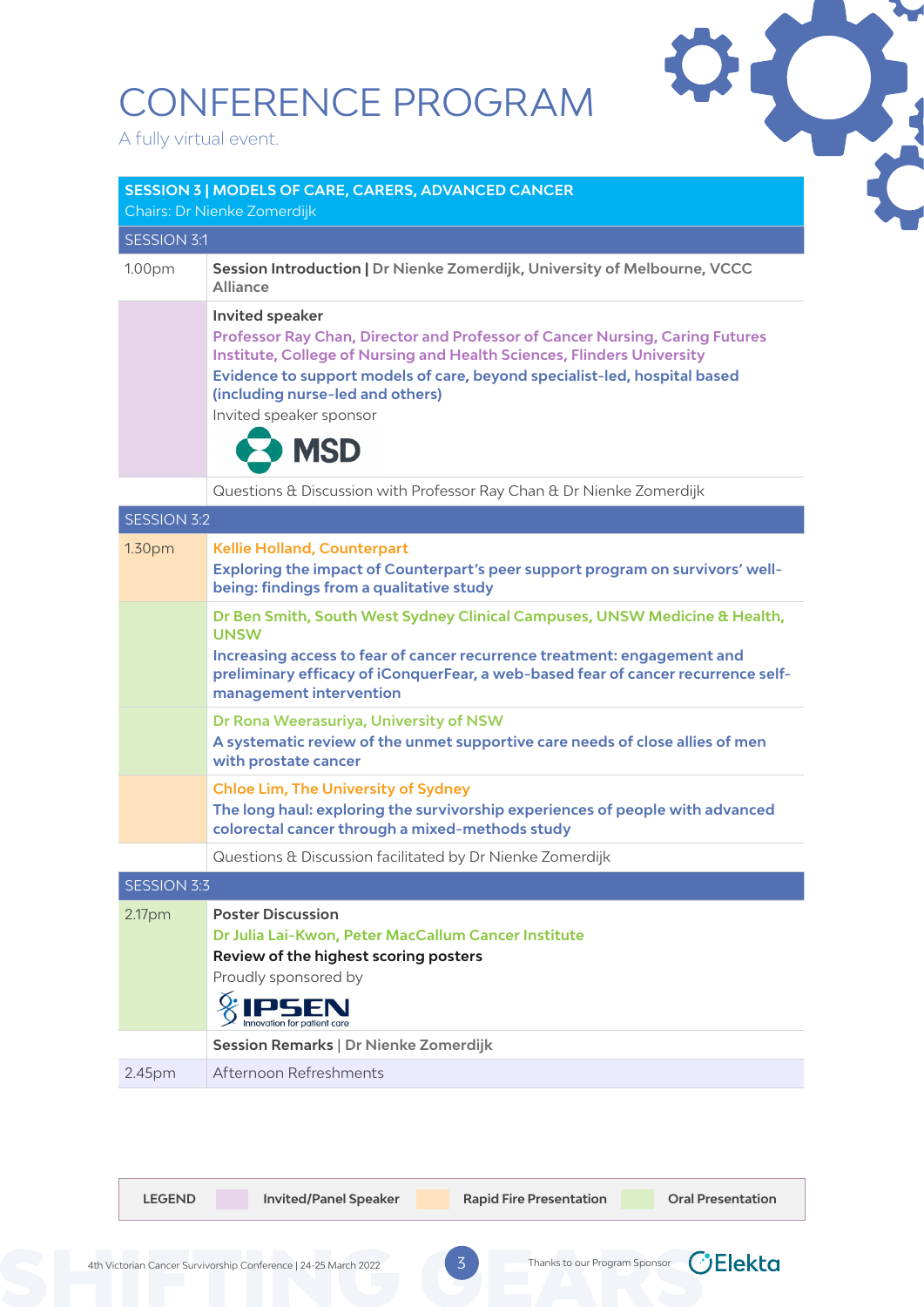A fully virtual event.



| <b>SESSION 4 - PAEDIATRICS &amp; AYA, TRANSITIONS</b><br>Chair: Dr Kylie Mason |                                                                                                                                                                                                                                                                                               |  |  |  |  |
|--------------------------------------------------------------------------------|-----------------------------------------------------------------------------------------------------------------------------------------------------------------------------------------------------------------------------------------------------------------------------------------------|--|--|--|--|
| SESSION 4:1                                                                    |                                                                                                                                                                                                                                                                                               |  |  |  |  |
| 3.00pm                                                                         | Session Introduction   Dr Kylie Mason, Haematologist and Disease Group Lead:<br>Late effects and Survivorship, Peter MacCallum Cancer Centre and the Royal<br><b>Melbourne Hospital</b>                                                                                                       |  |  |  |  |
|                                                                                | Invited speaker<br>Professor Smita Bhatia, Director of Cancer Outcomes and Survivorship, University<br>of Alabama<br><b>Pathogenesis of treatment-related complications</b><br>Invited speaker sponsor<br><b>Ull</b> Bristol Myers Squibb"                                                    |  |  |  |  |
|                                                                                |                                                                                                                                                                                                                                                                                               |  |  |  |  |
|                                                                                | Questions & Discussion Dr Kylie Mason & Professor Smita Bhatia                                                                                                                                                                                                                                |  |  |  |  |
| <b>SESSION 4:2</b>                                                             |                                                                                                                                                                                                                                                                                               |  |  |  |  |
| 3.33pm                                                                         | <b>Panel Session</b><br>Passing the baton, navigating your pathways<br>Panellists   Dr Greg Wheeler, A/Professor Justin Tse, Yvonne Panek-Hudson,<br><b>Bernadette Zappa, Meg Chiswell, Nicholas Ball</b><br><b>Facilitator   Dr Kylie Mason</b><br>Proudly sponsored by<br><b>U</b> NOVARTIS |  |  |  |  |
| <b>SESSION 4:3</b>                                                             |                                                                                                                                                                                                                                                                                               |  |  |  |  |
| 4.28pm                                                                         | Dr Jennifer Cohen, Canteen Australia<br>Identifying education and employment outcomes and support needs in young<br>people diagnosed with cancer to inform intervention development                                                                                                           |  |  |  |  |
|                                                                                | Emma Vaughan, Peter MacCallum Cancer Centre<br>AYA Can-Sleep: an evidence-based approach to the management of sleep<br>difficulties in young cancer survivors                                                                                                                                 |  |  |  |  |
|                                                                                | <b>Arun Sharma, University of Melbourne</b><br>A systematic review of smartphone applications for cancer survivors                                                                                                                                                                            |  |  |  |  |
|                                                                                | Samantha Van Staalduinen<br>ReGenerate: a health, wellbeing and survivorship app for adolescent and young<br>adult cancer survivors                                                                                                                                                           |  |  |  |  |
| 4.49pm                                                                         | Questions & Discussion facilitated by Dr Kylie Mason                                                                                                                                                                                                                                          |  |  |  |  |

With thanks to our Program Sponsor

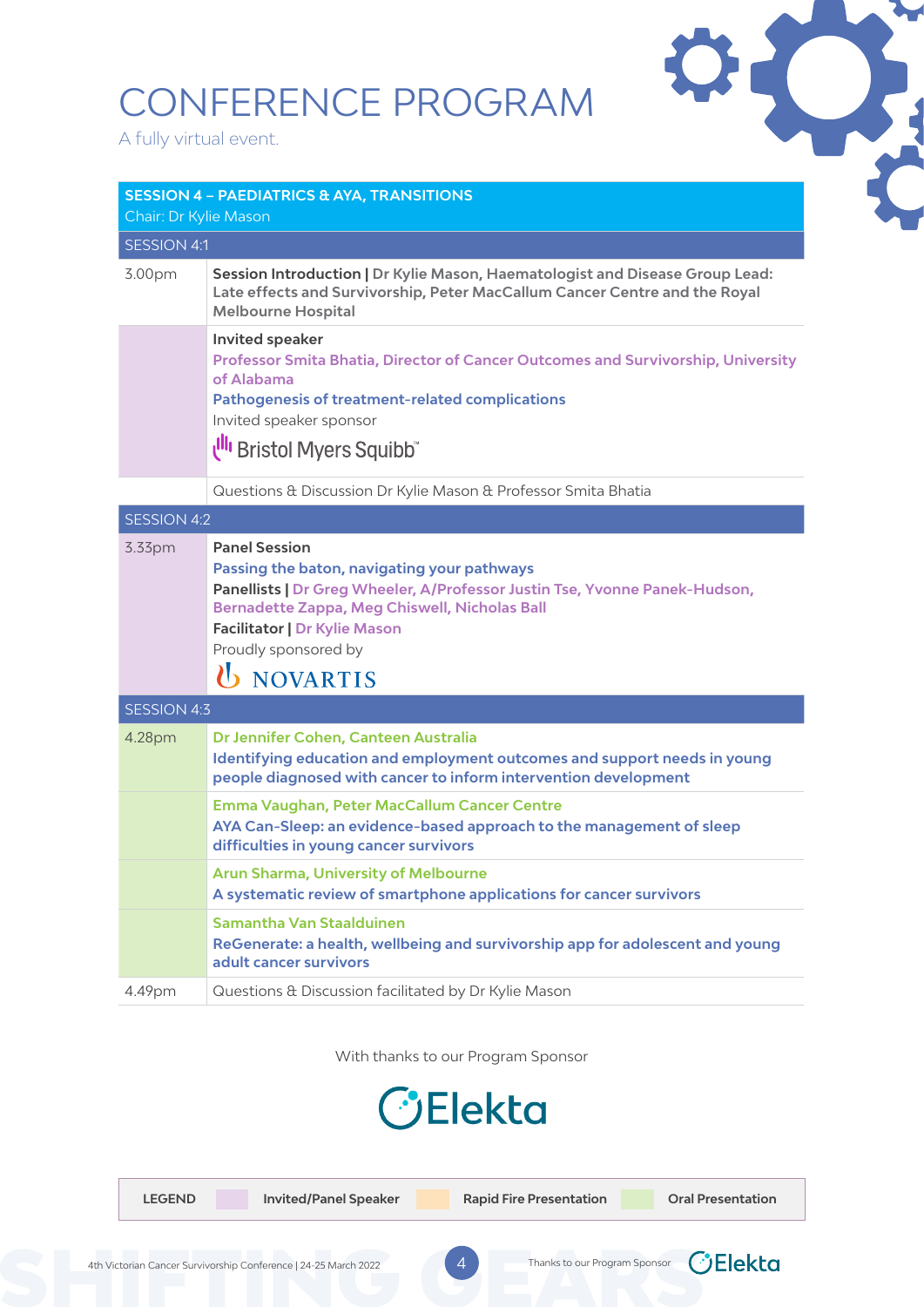A fully virtual event.

**FRIDAY 25 MARCH 2022 – DAY 2**



| ENIDAT ZJ MANCH ZUZZ – DAT Z                                                                                |                                                                                                                                                                                                                                                             |  |  |  |
|-------------------------------------------------------------------------------------------------------------|-------------------------------------------------------------------------------------------------------------------------------------------------------------------------------------------------------------------------------------------------------------|--|--|--|
| <b>SESSION 5   CONSUMER PERSPECTIVE &amp; LATE EFFECTS</b><br>Chairs: Priscilla Gates & Yvonne Panek-Hudson |                                                                                                                                                                                                                                                             |  |  |  |
|                                                                                                             |                                                                                                                                                                                                                                                             |  |  |  |
| <b>SESSION 5:1</b>                                                                                          |                                                                                                                                                                                                                                                             |  |  |  |
| 9.00am                                                                                                      | Session Introduction   Priscilla Gates, Researcher PhD Student, University of<br>Melbourne                                                                                                                                                                  |  |  |  |
|                                                                                                             | What this all means to the survivor  a consumer perspective   Meg Rynderman<br><b>OAM &amp; Natalie Maxwell-Davis</b>                                                                                                                                       |  |  |  |
|                                                                                                             | <b>Invited Speaker</b><br>Professor Smita Bhatia, Director of Cancer Outcomes and Survivorship, University<br>of Alabama<br>Can we predict and prevent treatment-related complications?<br>Invited speaker sponsor<br>Ull Bristol Myers Squibb"             |  |  |  |
|                                                                                                             | Questions & Discussion Yvonne Panek-Hudson, Nurse Practitioner, Peter MacCallum<br>Cancer Centre & Professor Smita Bhatia                                                                                                                                   |  |  |  |
| <b>SESSION 5:2</b>                                                                                          |                                                                                                                                                                                                                                                             |  |  |  |
| 9.46am                                                                                                      | Dr Sandra Staffieri, Royal Children's Hospital Centre for Eye Research Australia<br>Living with heritable retinoblastoma and the perceived role of regular follow-up<br>at a retinoblastoma survivorship clinic: "That is exactly what I have been missing" |  |  |  |
|                                                                                                             | <b>Andi Agbejule, Queensland University of Technology</b><br>Self-management support for cancer-related fatigue: a systematic review                                                                                                                        |  |  |  |
|                                                                                                             | <b>Tiffany Li, The University of Sydney</b><br>Trajectories of symptom improvement in cancer survivors with chemotherapy-<br>induced peripheral neurotoxicity                                                                                               |  |  |  |
|                                                                                                             | Questions & Discussion facilitated by Priscilla Gates                                                                                                                                                                                                       |  |  |  |
| 10.10am                                                                                                     | <b>Morning Refreshments</b>                                                                                                                                                                                                                                 |  |  |  |







| <b>LEGEND</b> | <b>Invited/Panel Speaker</b>                                    |   | <b>Rapid Fire Presentation</b> | <b>Oral Presentation</b> |
|---------------|-----------------------------------------------------------------|---|--------------------------------|--------------------------|
|               | 4th Victorian Cancer Survivorship Conference   24-25 March 2022 | ∽ | Thanks to our Program Sponsor  | $C$ Elekta               |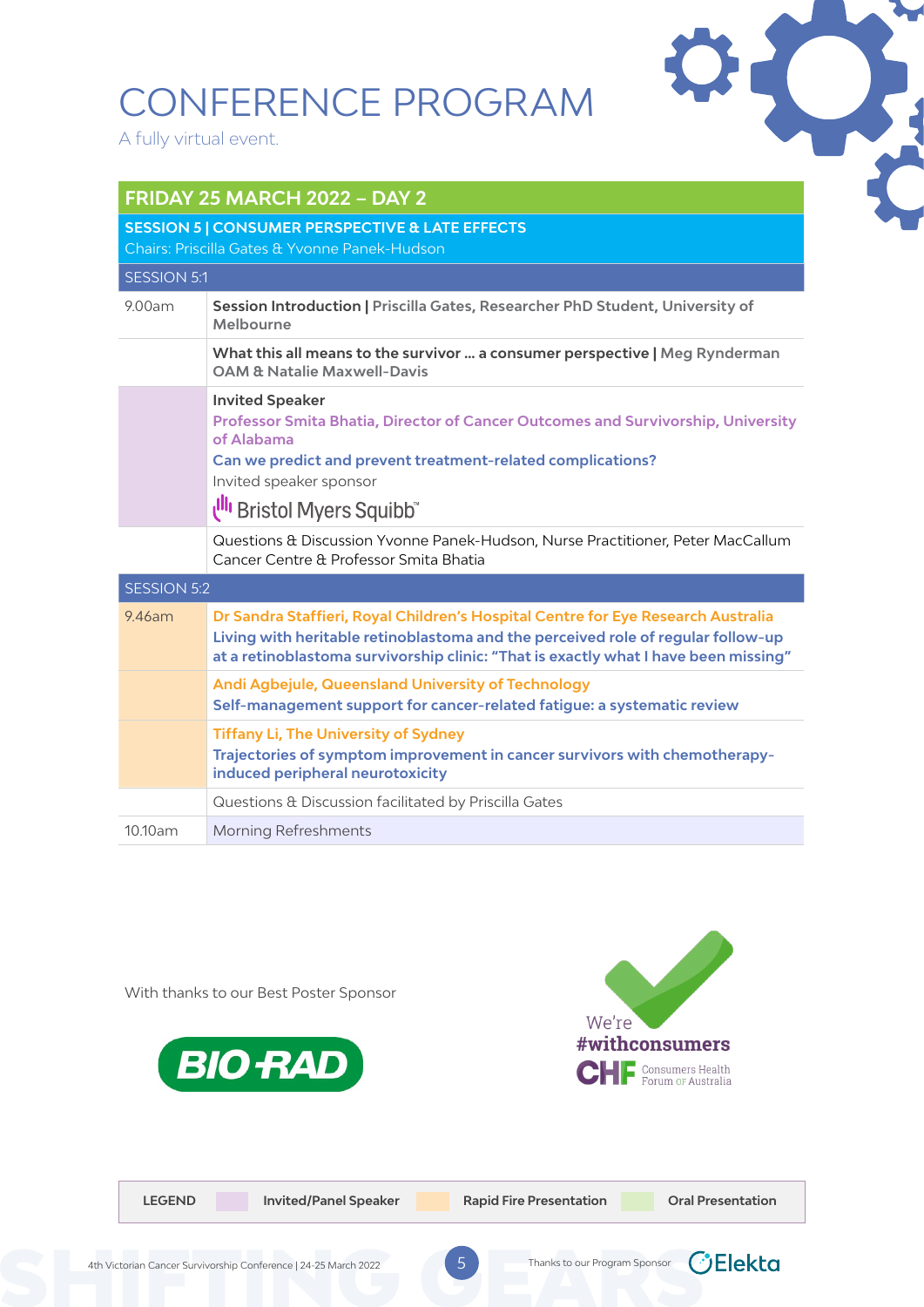|                        | CONFERENCE PROGRAM                                                                                            |                                                                                                                                                                |                          |
|------------------------|---------------------------------------------------------------------------------------------------------------|----------------------------------------------------------------------------------------------------------------------------------------------------------------|--------------------------|
| A fully virtual event. |                                                                                                               |                                                                                                                                                                |                          |
|                        |                                                                                                               |                                                                                                                                                                |                          |
|                        | <b>SESSION 6   PREHABILITATION / REHABILITATION &amp; PROMS</b><br>Chairs: Lisa Somerville & Rebecca McIntosh |                                                                                                                                                                |                          |
| <b>SESSION 6:1</b>     |                                                                                                               |                                                                                                                                                                |                          |
| 10.30am                | <b>VCCC Alliance</b>                                                                                          | Session introduction   Lisa Somerville, Head of Quality & Strategic Alliances,                                                                                 |                          |
|                        | <b>Invited speaker</b><br>Invited speaker sponsor<br><b>MSD</b>                                               | Professor Linda Denehy, Professor of Physiotherapy, University of Melbourne<br>Incorporating prehabilitation and rehabilitation into routine care              |                          |
|                        |                                                                                                               | Questions & Discussion Lisa Somerville & Professor Linda Denehy                                                                                                |                          |
| <b>SESSION 6:2</b>     |                                                                                                               |                                                                                                                                                                |                          |
| 10.58am                | Chris Sinclair, EXPHYS & Simonie Fox, AIA Australia<br>physiology delivered in-person and/or via telehealth   | Cancer survivors improve return to work and health outcomes through exercise                                                                                   |                          |
|                        | <b>Dr Dianne Sheppard, Ipar</b><br>'good' work following breast cancer                                        | The feasibility of 'Beyond Cancer', a support intervention for transitioning back to                                                                           |                          |
|                        | Jenelle Loeliger, Peter MacCallum Cancer Centre<br>practices: a mixed-methods study                           | How do we improve nutrition care and information for cancer patients?<br>Exploration of patient, carer and health professional access, perceptions and         |                          |
|                        | Rebecca McIntosh, Peter MacCallum Cancer Centre<br>with patients, carers and health professionals             | Creating interactive cancer nutrition care resources through a co-design process                                                                               |                          |
|                        | Questions & Discussion facilitated by Lisa Somerville                                                         |                                                                                                                                                                |                          |
| <b>SESSION 6:3</b>     |                                                                                                               |                                                                                                                                                                |                          |
| 11.30am                | Kirsten Javier, The University of Sydney<br>with curative intent: a scoping review                            | Investigating the recommendations on the surveillance and supplementation of<br>vitamins and minerals in cancer survivors after upper gastrointestinal surgery |                          |
|                        | Alastair Kwok, Monash Health, Monash University<br>experience measures (PREMs)                                | Maintaining supportive and survivorship care throughout COVID-19: the role<br>of remote patient-reported outcome measures (PROMs) and patient-reported         |                          |
|                        | <b>Carolyn Mazariego, The Daffodil Centre</b><br>in clinical cancer survivorship care: a delphi study         | Priority recommendations for the implementation of patient reported outcomes                                                                                   |                          |
|                        | Officer, Peter MacCallum Cancer Centre                                                                        | Questions & Discussion facilitated by Rebecca McIntosh, Senior Dietitian & Project                                                                             |                          |
| 12 noon                | Lunch                                                                                                         |                                                                                                                                                                |                          |
|                        |                                                                                                               |                                                                                                                                                                |                          |
| <b>LEGEND</b>          | <b>Invited/Panel Speaker</b>                                                                                  | <b>Rapid Fire Presentation</b>                                                                                                                                 | <b>Oral Presentation</b> |



*<u>CElekta</u>*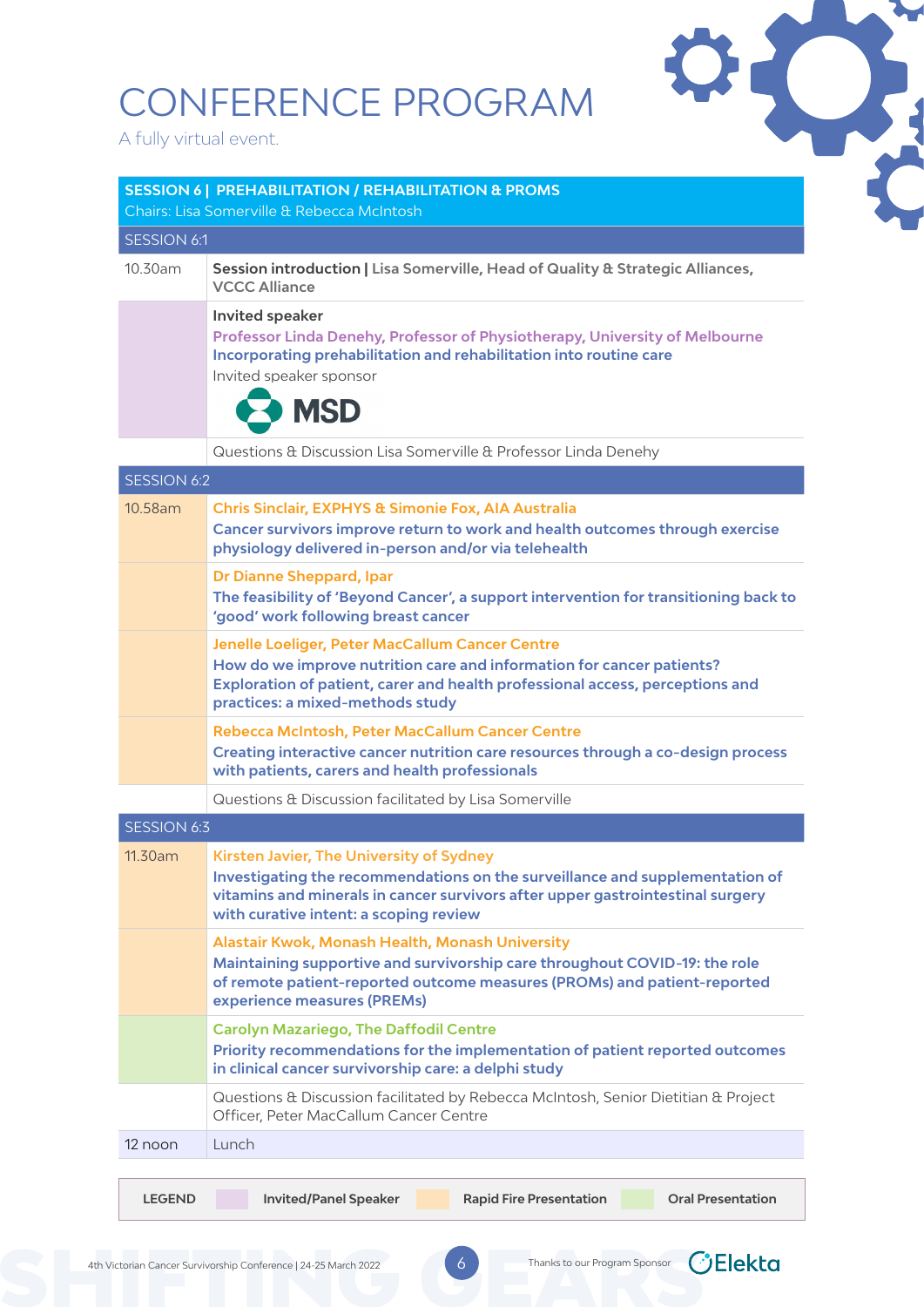A fully virtual event.

**SESSION 7 | TELEMEDICINE** 



| Chairs: Dr Craig Underhill & Nicole Kinnane |                                                                                                                                                                                                                                                                                                                            |  |  |  |
|---------------------------------------------|----------------------------------------------------------------------------------------------------------------------------------------------------------------------------------------------------------------------------------------------------------------------------------------------------------------------------|--|--|--|
| <b>SESSION 7:1</b>                          |                                                                                                                                                                                                                                                                                                                            |  |  |  |
| 1.00pm                                      | Session introduction   Nicole Kinnane, Project Manager Engagement, Australian<br><b>Cancer Survivorship Centre</b>                                                                                                                                                                                                         |  |  |  |
|                                             | <b>Invited speaker</b><br>Professor Linda Denehy - Professor of Physiotherapy, University of Melbourne<br>Home based and tele-health based rehabilitation<br>Invited speaker sponsor<br><b>MSD</b>                                                                                                                         |  |  |  |
|                                             | <b>Invited speaker</b><br>Professor Ray Chan, Director and Professor of Cancer Nursing, Caring Futures<br><b>Institute, College of Nursing and Health Sciences, Flinders University</b><br>Telemedicine-where is the evidence, what is the future?<br>Invited speaker sponsor<br><b>MSD</b>                                |  |  |  |
|                                             | Questions & Discussion Nicole Kinnane, Professor Linda Denehy & Professor Ray Chan                                                                                                                                                                                                                                         |  |  |  |
| <b>SESSION 7:2</b>                          |                                                                                                                                                                                                                                                                                                                            |  |  |  |
| 1.45pm                                      | The great debate<br>The use of digital and remote care options will increase inequity<br>Debaters   Dr Ben Smith, Dr Mahesh Iddawela, A/Professor Kate Burbury,<br>Margaret Polacska, Joanne Hickman, Dr Kalinda Griffiths<br><b>Facilitator   Dr Craig Underhill</b><br>Proudly sponsored by<br>Ull Bristol Myers Squibb" |  |  |  |
| 2.45 <sub>pm</sub>                          | Afternoon Refreshments                                                                                                                                                                                                                                                                                                     |  |  |  |



| <b>LEGEND</b> | <b>Invited/Panel Speaker</b>                              | <b>Rapid Fire Presentation</b> | <b>Oral Presentation</b>               |
|---------------|-----------------------------------------------------------|--------------------------------|----------------------------------------|
|               | ctorian Cancer Survivorship Conference   24-25 March 2022 |                                | Thanks to our Program Sponsor COElekta |